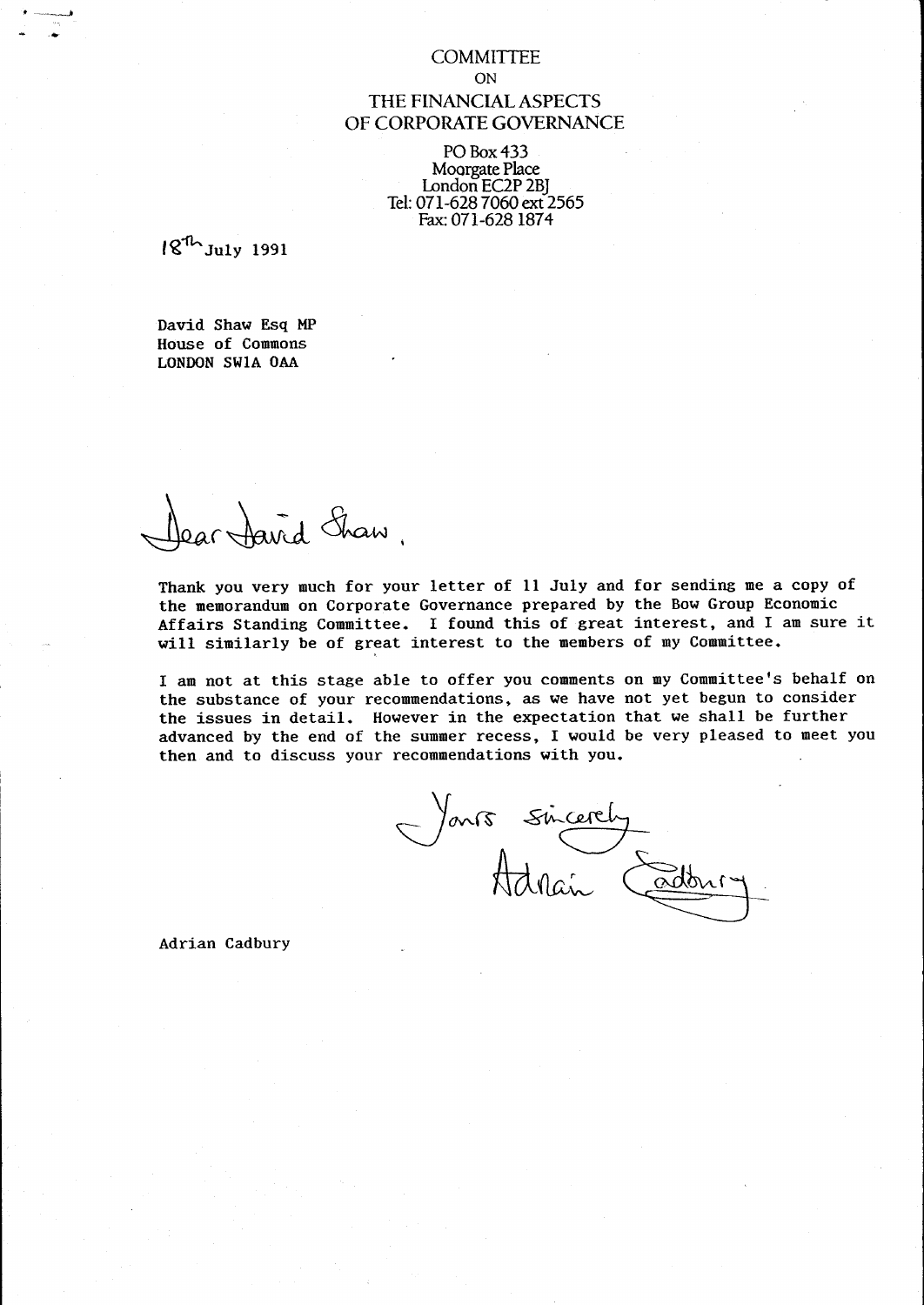## DAVID SHAW MP

CAD-03117



## HOUSE OF COMMONS LONDON SW1A OAA

Sir Adrian Cadbury PO Box 433 Moorgate Place London<br>EC2P 2BJ

 $\mu$  July 1991

Dear Sir Adrian,

Thank you for your letter of 30th May regarding the Committee on Corporate Governance. I enclose a final draft of a memorandum which has been prepared by the members of the Bow Group Economic Affairs Standing Committee of which I am chairman. I hope that this will be of interest, and I would much appreciate your comments.

Yours sincerely,

1.5. It was quite coincidental that we

incing this circulate the same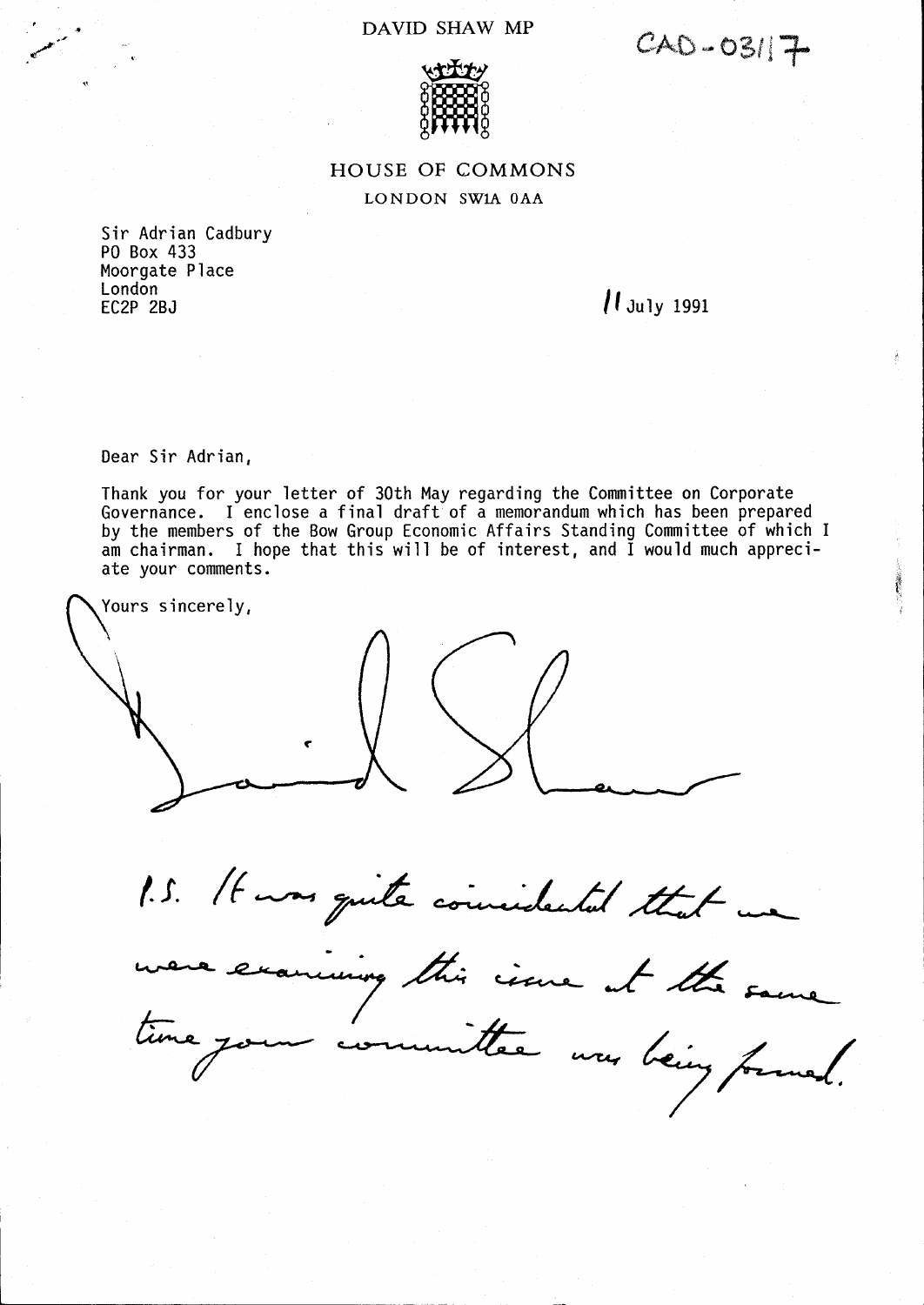# *CORPORATE GOVERNANCE*

The Bow Group Economic Committee are concerned at the adverse publicity being received by the City on account of the mis-management of some Public Limited Companies. Whilst many companies are well managed, there are some whose standards of Corporate Governance are not acceptable.

Examples of the concerns of the Committee are major company collapses, the City Fraud cases, the 22.7% increase in Director's remuneration at a time of economic difficulty, the secrecy of service contracts, the excessively large settlements for dismissed directors, the impotent feeling of shareholders, and the lack of clear communication to them of key information.

The Committee proposes some changes in Corporate Governance, most of which are merely to ensure that all major companies have the high standards of Corporate Governance now in use by the best companies. There are some new ideas, which the Committee feels will have widespread support, and will help to raise the standards of Corproate Governance.

The Committee asks you to examine the attached proposals, and to consider bringing them into force either by use of Statutory Instruments under existing Companies Acts, or by introducing new clauses into the next Companies Act.

On a separate but associated topic, the Committee questioned whether the auditing costs imposed on every Limited Company - which amount to £750 to £1000 for auditor fees and submission of the Tax Return to the Tax Inspector alone for even for the smallest company - were now a burden on enterprise for which there was sufficient benefit? After the welcome removal of the requirement for all such accounts to be filed annually in Companies House, who, today, needs the financial accounts for every small business to be audited?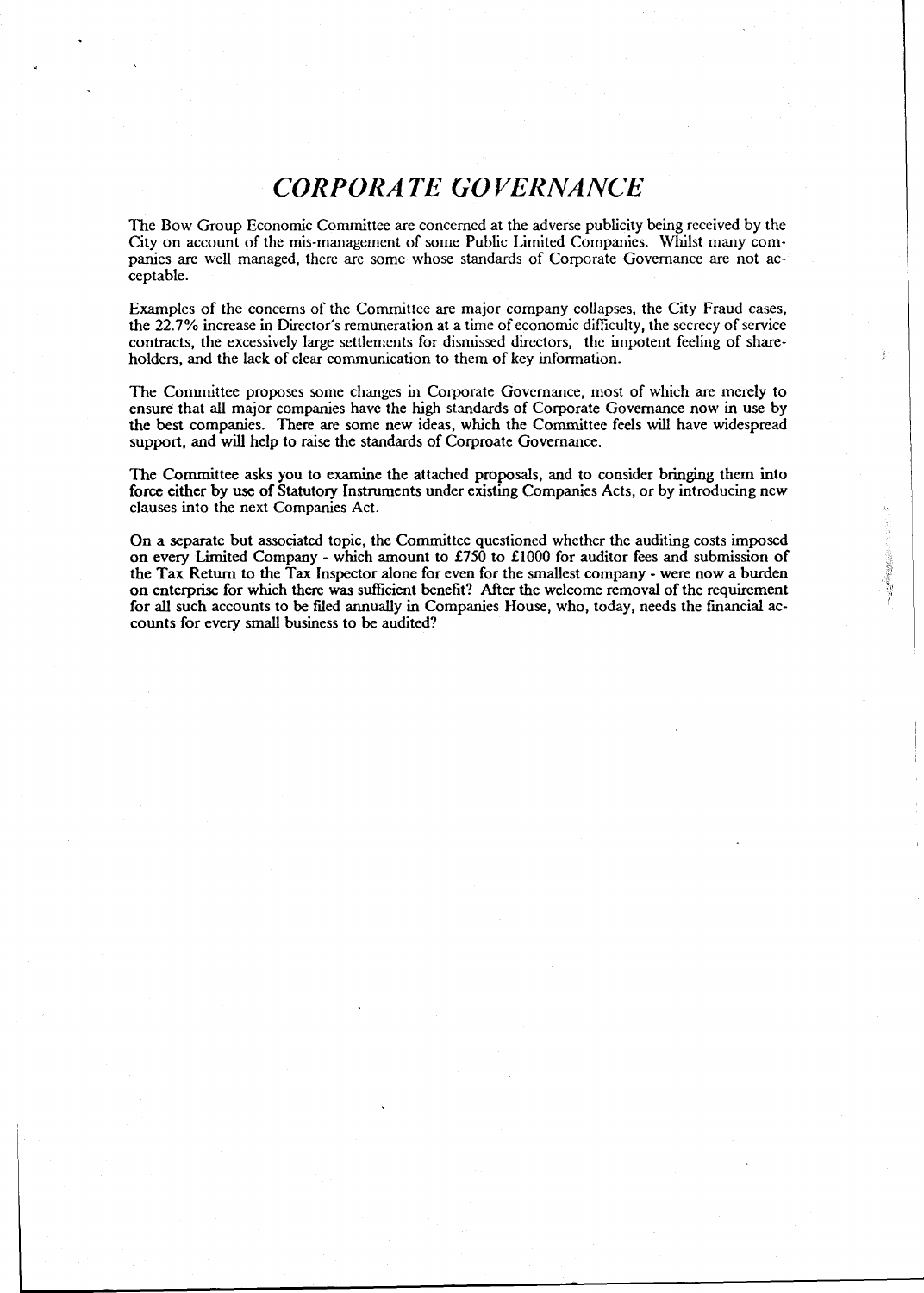# *PROPOSALS FOR CHANGES IN LA W CONCERNING MA TTERS OF*

## *CORPORATE GOVERNANCE*

### MAIN RECOMMENDATIONS

#### Non-Executive Directors

- 1. Define the responsibilities of Non-Executive Directors, to include.their duties on the Audit and Compensation Committees. These Cornmittes should have a majority of Non-Executive Directors.
- 2. Where there are no Non-Executive Directors, shareholders should easily be able to nominate candidates to stand for election as Watchdog Directors. The election of Watchdog Directors may be competitive, with more candidates than vacancies.

#### Compensation Committee

- 3. Define the duties, responsibilities and membership of the Compensation Committee in line with the best practices. This should include:
	- a. the Remuneration Package for Directors and senior Executives, and
	- b. the incentive packages (to be based upon long-term preformance), including share options (the option price to be indexed), and

à ÿ.

- c. any Service Contracts, which should not exceed 2 years without Shareholder support.
- 4. The Compensation Committee should publish the main terms (b) and (c) relating to Directors for election (and any other Directors for whom there is a change in terms) in the invitation to shareholders to the AGM.

#### Audit Committee

- 5. Define the duties, responsibilities and membership of the Audit Committee in line with the best practices. This should include:
	- a. reviewing the company's fmancial results, the scope and results of audits, and
	- b. recommending the appointment of the company's external auditors, and reviewing their procedures for ensuring complianace with the company's policies on conflict of interest.
- 6. The external auditors should report to the Audit Committee.

#### Concentration of Power

7. The office of Chairman and Chief Executive should not be combined in Public Lirnited Company above a certain size, eg a market capitalisation of £5Om.

#### Director's Training

- 8. Executive and Non-Executive Directors should be encouraged to attend a formal training course before or soon after their first appointment.
- 9. The training, should be on Business School lines, and should include:
	- a. Case-studies on Board responsibilities for planning the long-term future and prosperity of the business, and
	- b. guidance for Executive Incentive Schemes, and